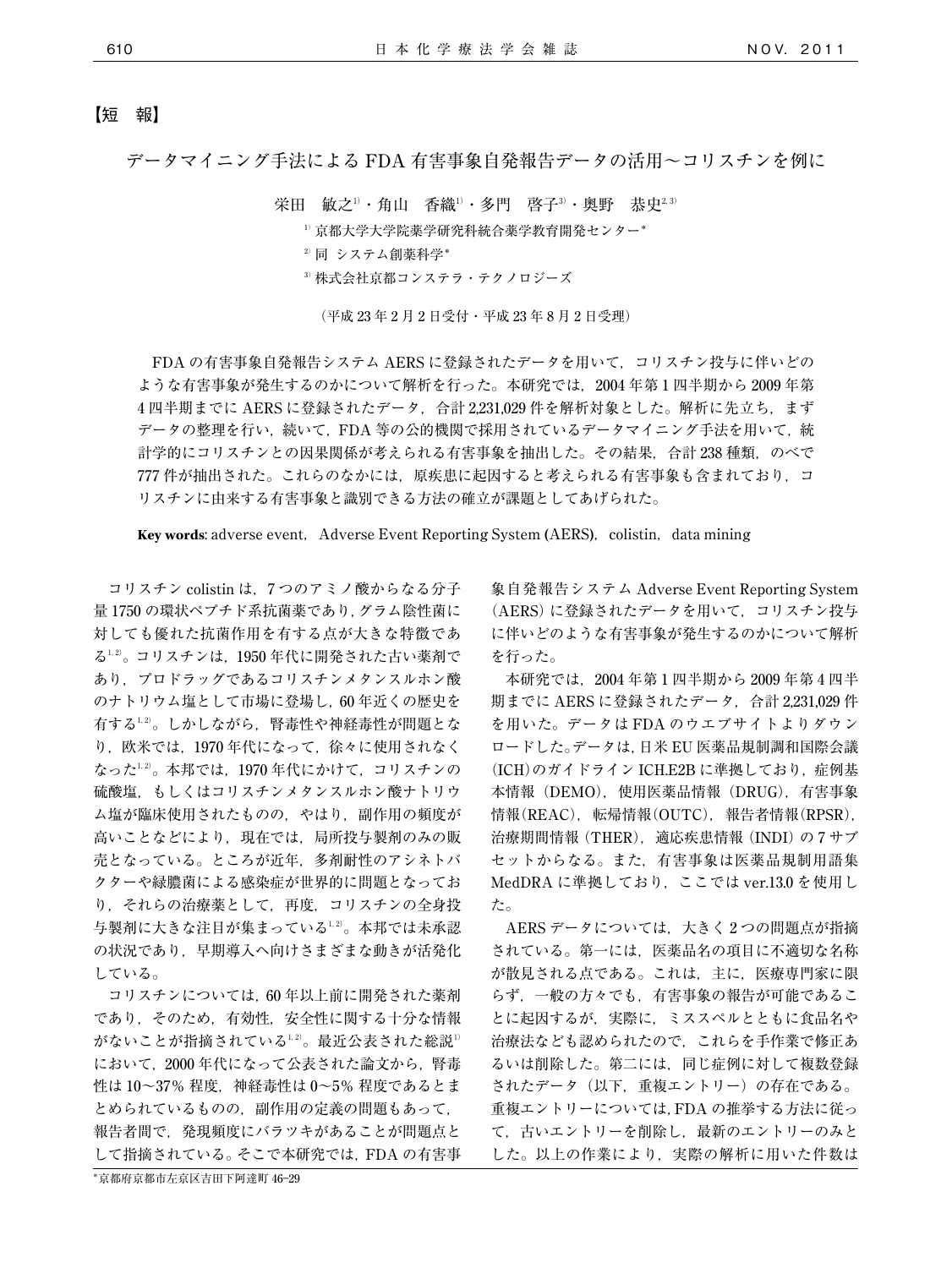Table 1. Adverse events associated with colistin administration during 2004―2009

|                                      |                | PRR        | <b>ROR</b>         | IC                 | <b>EBGM</b>        |
|--------------------------------------|----------------|------------|--------------------|--------------------|--------------------|
| Adverse event                        | N              | $(\chi^2)$ | (95% two-sided CI) | (95% two-sided CI) | (95% one-sided CI) |
| Renal failure (acute)                | 74             | $11.657*$  | $11.665*$          | $3.283*$           | $11.018*$          |
|                                      |                | (675.109)  | (9.233, 14.097)    | (2.948, 3.619)     | (9.063)            |
| Blood creatinine increased           | 32             | 7.866*     | 7.870*             | $2.659*$           | $7.542*$           |
|                                      |                | (181.004)  | (5.544, 10.196)    | (2.157, 3.160)     | (5.533)            |
| Pyrexia                              | 30             | $2.640*$   | $2.640*$           | $1.286*$           | 2.301              |
|                                      |                | (28.350)   | (1.839, 3.441)     | (0.768, 1.803)     | (1.695)            |
| Drug interaction                     | 26             | $3.501*$   | $3.501*$           | $1.637*$           | $2.908*$           |
|                                      |                | (43.206)   | (2.376, 4.627)     | (1.083, 2.191)     | (2.064)            |
| Renal tubular necrosis               | 18             | 27.440*    | 27.489*            | $3.475*$           | $25.207*$          |
|                                      |                | (427.312)  | (17.263, 37.714)   | (2.813, 4.137)     | (16.794)           |
| Hypotension                          | 15             | 1.974      | $1.974*$           | $0.843*$           | 1.666              |
|                                      |                | (6.196)    | (1.187, 2.761)     | (0.121, 1.565)     | (1.090)            |
| Respiratory failure                  | 13             | $3.550*$   | $3.550*$           | $1.527*$           | 2.553              |
|                                      |                | (21.138)   | (2.057, 5.044)     | (0.754, 2.300)     | (1.577)            |
| Tachycardia                          | 13             | $3.853*$   | $3.854*$           | $1.619*$           | 2.744              |
|                                      |                | (24.466)   | (2.232, 5.476)     | (0.846, 2.392)     | (1.671)            |
| Thrombocytopenia                     | 13             | $2.945*$   | $2.946*$           | $1.311*$           | 2.202              |
|                                      |                | (14.679)   | (1.706, 4.185)     | (0.539, 2.084)     | (1.384)            |
| Multi-organ failure                  | 12             | $5.681*$   | $5.683*$           | $2.000*$           | $4.265*$           |
|                                      |                | (41.385)   | (3.220, 8.146)     | (1.197, 2.803)     | (2.197)            |
| Sepsis                               | 11             | $2.546*$   | $2.547*$           | $1.107*$           | 1.908              |
|                                      |                | (8.773)    | (1.407, 3.686)     | (0.270, 1.944)     | (1.162)            |
| Drug level increased                 | 10             | $12.541*$  | $12.551*$          | $2.543*$           | $11.403*$          |
|                                      |                | (94.346)   | (6.737, 18.365)    | (1.667, 3.419)     | (6.377)            |
| White blood cell count decreased     | 10             | $3.100*$   | $3.101*$           | $1.309*$           | 2.141              |
|                                      |                | (12.121)   | (1.665, 4.537)     | (0.433, 2.184)     | (1.263)            |
| Blood urea increased                 | 9              | $4.260*$   | $4.261*$           | $1.606*$           | 2.658              |
|                                      |                | (19.193)   | (2.213, 6.310)     | (0.686, 2.526)     | (1.448)            |
| Platelet count decreased             | 9              | $2.429*$   | $2.429*$           | $1.010*$           | 1.765              |
|                                      |                | (6.165)    | (1.261, 3.597)     | (0.090, 1.930)     | (1.027)            |
| Septic shock                         | 9              | $5.321*$   | $5.322*$           | $1.816*$           | 3.399              |
|                                      |                | (27.237)   | (2.763, 7.881)     | (0.896, 2.736)     | (1.685)            |
| Acute respiratory distress syndrome  | 8              | $7.588*$   | $7.591*$           | $2.046*$           | $5.475*$           |
|                                      |                | (39.194)   | (3.789, 11.394)    | (1.074, 3.019)     | (2.107)            |
| Dyspepsia                            | 8              | $3.239*$   | $3.240*$           | $1.289*$           | 2.065              |
|                                      |                | (10.187)   | (1.617, 4.862)     | (0.317, 2.262)     | (1.148)            |
| Eosinophilia                         | 8              | $11.191*$  | 11.199*            | $2.307*$           | $9.598*$           |
|                                      |                | (64.058)   | (5.589, 16.810)    | (1.335, 3.280)     | (4.101)            |
| Pseudomonas infection                | 8              | 15.438*    | $15.453*$          | $2.484*$           | $13.600*$          |
|                                      |                | (93.564)   | (7.711, 23.195)    | (1.511, 3.456)     | (7.093)            |
| Renal impairment                     | 8              | 3.786*     | 3.787*             | $1.446*$           | 2.304              |
|                                      |                | (13.657)   | (1.890, 5.684)     | (0.474, 2.418)     | (1.254)            |
| Hypophagia                           | 8              | $5.683*$   | $5.684*$           | $1.817*$           | 3.482              |
|                                      |                | (26.219)   | (2.837, 8.532)     | (0.845, 2.789)     | (1.617)            |
| C-reactive protein increased         | 7              | $4.344*$   | $4.345*$           | $1.520*$           | 2.432              |
|                                      |                | (14.760)   | (2.068, 6.623)     | (0.485, 2.554)     | (1.240)            |
| Haematuria                           | $\overline{7}$ | $5.463*$   | $5.465*$           | $1.715*$           | 3.059              |
|                                      |                | (21.154)   | (2.600, 8.329)     | (0.680, 2.749)     | (1.415)            |
| Infection                            | $\overline{7}$ | $2.745*$   | $2.745*$           | $1.077*$           | 1.786              |
|                                      |                | (6.088)    | (1.307, 4.184)     | (0.042, 2.111)     | (0.970)            |
| Oxygen saturation decreased          | $\overline{7}$ | $4.600*$   | $4.601*$           | $1.570*$           | 2.556              |
|                                      |                | (16.206)   | (2.189, 7.013)     | (0.536, 2.605)     | (1.280)            |
| Staphylococcal infection             | 7              | $3.644*$   | $3.645*$           | $1.358*$           | 2.134              |
|                                      |                | (10.864)   | (1.735, 5.556)     | (0.324, 2.393)     | (1.130)            |
| Blood bilirubin increased            | 6              | $3.046*$   | $3.047*$           | $1.129*$           | 1.809              |
|                                      |                | (6.301)    | (1.367, 4.727)     | (0.018, 2.239)     | (0.937)            |
| Creatinine renal clearance decreased | 6              | 21.238*    | $21.267*$          | $2.342*$           | 17.422*            |
|                                      |                | (95.972)   | (9.534, 33.001)    | (1.231, 3.453)     | (8.123)            |

(Continued)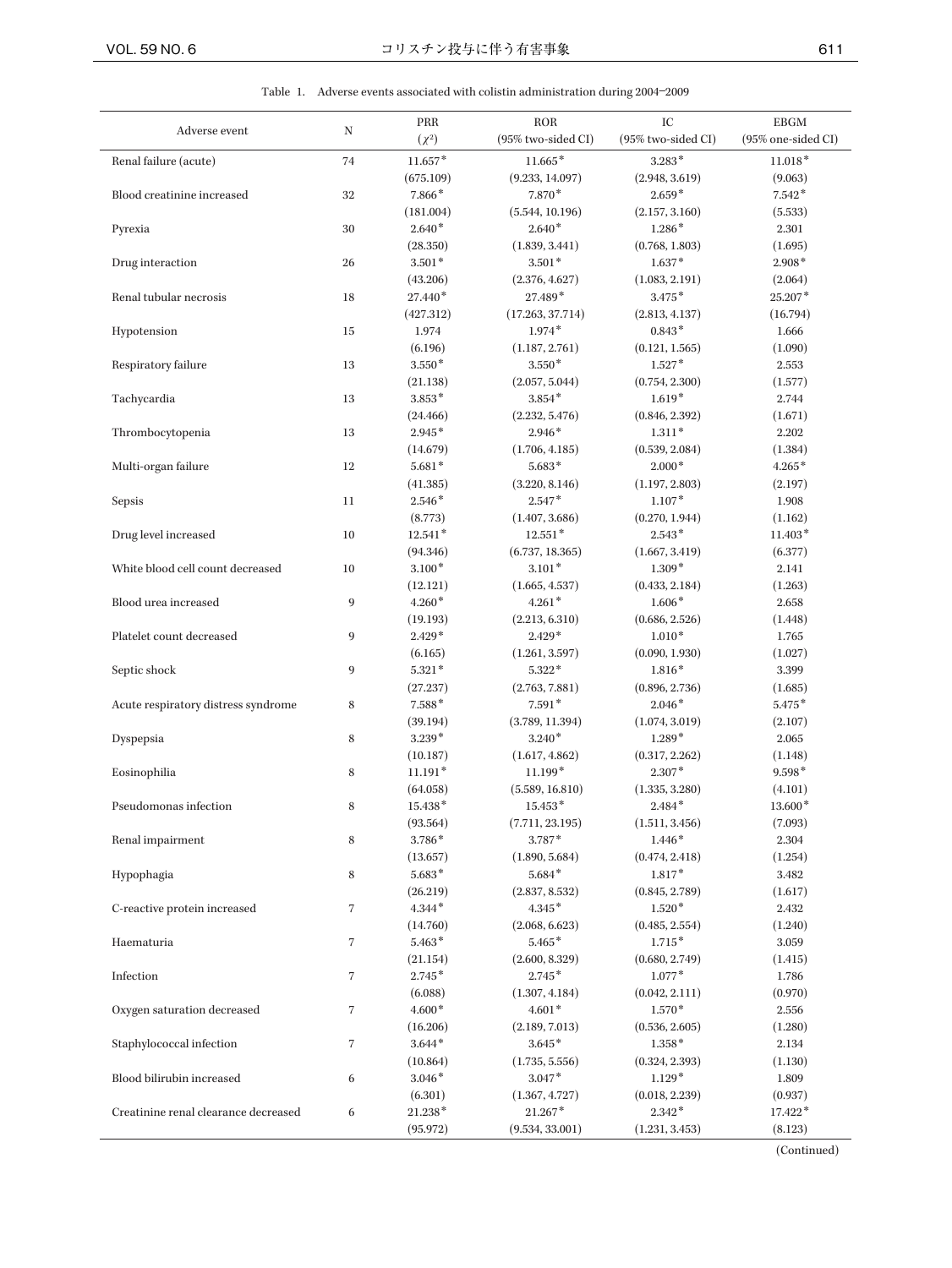| Adverse event                       | ${\rm N}$      | PRR        | <b>ROR</b>         | IC                 | <b>EBGM</b>        |
|-------------------------------------|----------------|------------|--------------------|--------------------|--------------------|
|                                     |                | $(\chi^2)$ | (95% two-sided CI) | (95% two-sided CI) | (95% one-sided CI) |
| Pseudomembranous colitis            | 6              | $35.214*$  | 35.296*            | $2.475*$           | $27.178*$          |
|                                     |                | (166.046)  | (15.816, 54.775)   | (1.363, 3.586)     | (13.032)           |
| Tubulointerstitial nephritis        | 6              | $9.697*$   | $9.703*$           | $2.005*$           | 6.611              |
|                                     |                | (38.354)   | (4.351, 15.055)    | (0.894, 3.116)     | (1.962)            |
| Acinetobacter infection             | 6              | $80.214*$  | $80.645*$          | $2.598*$           | $50.319*$          |
|                                     |                | (391.925)  | (36.094, 125.186)  | (1.485, 3.712)     | (24.183)           |
| Dialysis                            | 6              | $5.603*$   | $5.605*$           | $1.649*$           | 2.865              |
|                                     |                | (18.246)   | (2.514, 8.697)     | (0.539, 2.760)     | (1.268)            |
| Acute respiratory failure           | 5              | 8.865*     | 8.870*             | $1.815*$           | 4.730              |
|                                     |                | (27.374)   | (3.685, 14.054)    | (0.608, 3.021)     | (1.427)            |
| Bronchospasm                        | $\overline{5}$ | $7.572*$   | $7.575*$           | $1.728*$           | 3.681              |
|                                     |                | (22.250)   | (3.148, 12.003)    | (0.522, 2.935)     | (1.280)            |
| Clostridium difficile colitis       | $\overline{5}$ | $12.646*$  | $12.656*$          | $1.980*$           | $8.519*$           |
|                                     |                | (42.467)   | (5.258, 20.053)    | (0.773, 3.187)     | (2.021)            |
| Gamma-glutamyltransferase increased | $\mathbf 5$    | 2.453      | $2.453*$           | 0.856              | 1.517              |
|                                     |                | (2.960)    | (1.019, 3.886)     | $(-0.351, 2.062)$  | (0.755)            |
| Haemodialysis                       | 5              | $3.577*$   | $3.578*$           | 1.198              | 1.851              |
|                                     |                | (6.861)    | (1.487, 5.669)     | $(-0.009, 2.404)$  | (0.897)            |
| Hepatic function abnormal           | 5              | $2.928*$   | $2.928*$           | 1.022              | 1.664              |
|                                     |                | (4.548)    | (1.217, 4.640)     | $(-0.184, 2.229)$  | (0.821)            |
| Influenza like illness              | $\overline{5}$ | $2.979*$   | $2.979*$           | 1.038              | 1.678              |
|                                     |                | (4.724)    | (1.238, 4.720)     | $(-0.169, 2.244)$  | (0.827)            |
| Pathogen resistance                 | $\overline{5}$ | 31.138*    | $31.201*$          | $2.247*$           | 23.262*            |
|                                     |                | (116.880)  | (12.956, 49.447)   | (1.039, 3.454)     | (10.119)           |
| Haemorrhagic shock                  | $\overline{5}$ | $25.747*$  | 25.790*            | $2.205*$           | $19.653*$          |
|                                     |                | (95.154)   | (10.711, 40.870)   | (0.998, 3.413)     | (8.300)            |
| Enterococcal infection              | 5              | $11.691*$  | $11.700*$          | $1.947*$           | 7.530              |
|                                     |                | (38.647)   | (4.861, 18.538)    | (0.740, 3.154)     | (1.842)            |
| Bone marrow failure                 | $\overline{5}$ | $4.459*$   | $4.460*$           | $1.374*$           | 2.116              |
|                                     |                | (10.144)   | (1.853, 7.066)     | (0.168, 2.581)     | (0.986)            |
| <b>Treatment</b> failure            | $\overline{5}$ | 52.502*    | 52.685*            | $2.331*$           | 35.062*            |
|                                     |                | (203.055)  | (21.863, 83.507)   | (1.122, 3.539)     | (15.547)           |

PRR, ROR, IC and EBGM are the proportional reporting ratio, reporting odds ratio, information component, and empirical Bayes geometric mean, respectively, and the signals detected were indicated with asterisk marks (\*).

## 1,644,220 件となった。

コリスチンと有害事象との因果関係については、英国 医薬品庁 Medicines and Healthcare products Regulatory Agency(MHRA),オランダ薬剤監視センター,世 界保健機関 World Health Organization (WHO), FDA で採用されているデータマイニング手法を用いて解析を 行った。おのおの,具体的には,proportional reporting ratio(PRR)<sup>3)</sup>, reporting odds ratio(ROR)<sup>4</sup>), information component  $(IC)^{5}$ , empirical Bayes geometric mean (EBGM)6) を統計指標とした。PRR の場合,シグナル検出 の基準は, PRR≧2,χ<sup>2</sup>≧4, 件数≧3 とした。 また, ROR の場合は 95% 両側信頼区間下限値>1, IC の場合は 95% 両側信頼区間下限値(IC025)>0,EBGM の場合は 95% 片側信頼区間下限値(EB05)≧2とした。ここでは, PRR, ROR, IC, EBGM のいずれかにおいてシグナルが 検出された,すなわち,コリスチンとの因果関係が統計 学的に有意であると判定された有害事象のみを抽出し た。

統計学的にコリスチンとの因果関係が考えられる有害 事象は、合計 238 種類、報告件数はのべで 777 件であっ た。これらのうち,5 件以上の報告があった 45 種類の有 害事象を,件数の多いものから Table 1 にまとめた。4 種類の統計指標の値の大小は互いに良く相関していた。 しかしながら、シグナル検出感度という点では、ROR が最も高感度であり、続いて、PRR, IC, EBGM の順で 感度が低かった。

AERS データについては,膨大な件数であること, ICH.E2B に準拠していることなどにより、医薬品の市販 後の安全性情報源として,非常に大きな注目を集めてい る7~9) 。しかしながら一方で,医療の専門家でなくとも報 告が可能であり,個々の報告は信頼性に欠けることが問 題点として指摘されていた<sup>7~9)</sup>。この点,データマイニン グに関するここ 10 年余りの検討により,医薬品と有害事 象との因果関係を客観的に評価できる統計指標として, PRR3),ROR4),IC5),EBGM6)の4種類が提唱,あるいは 開発され、この分野は大きく進展した。すでに, AERS